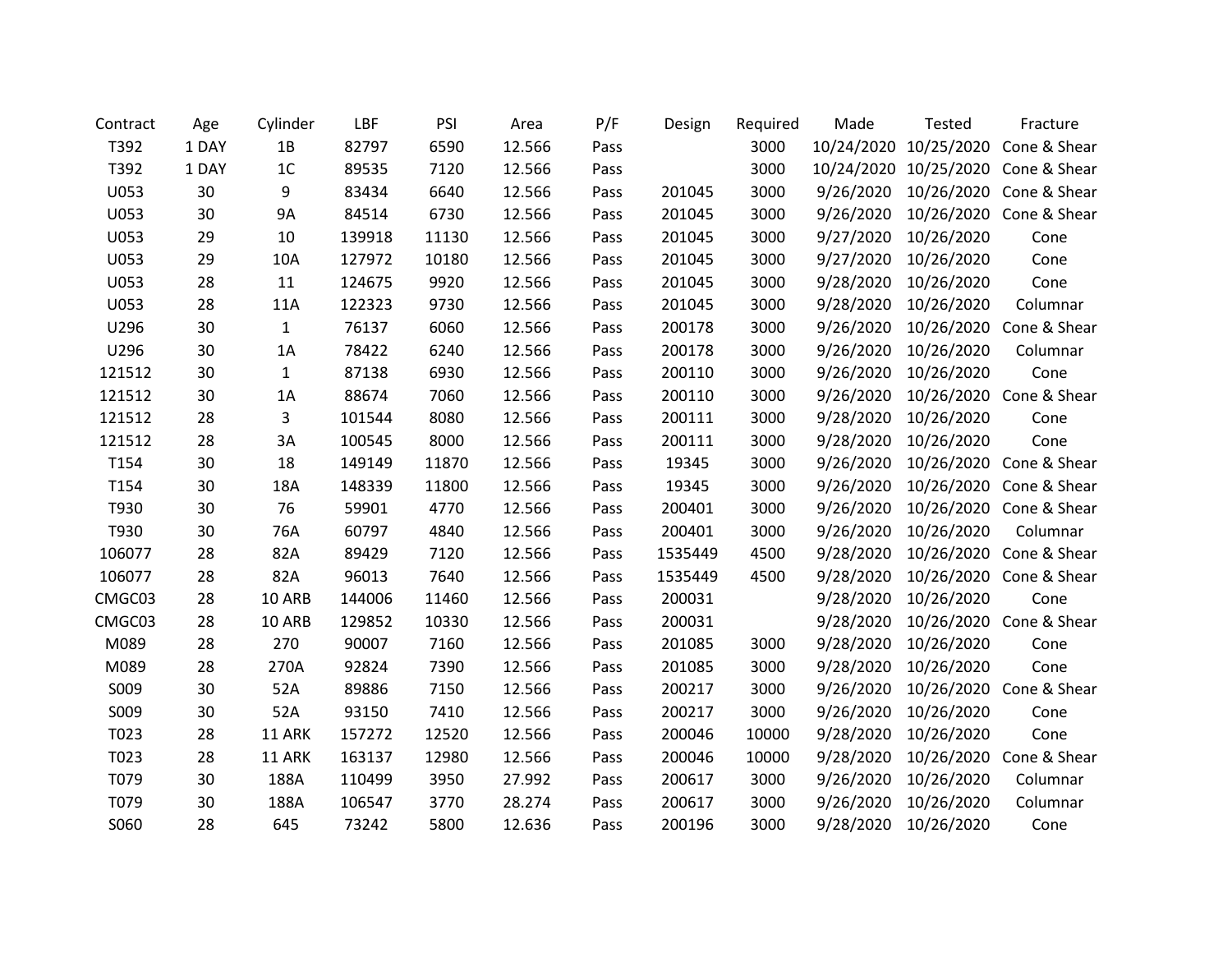| S060        | 28 | 645A           | 72140  | 5740  | 12.566 | Pass | 200196 | 3000 | 9/28/2020 | 10/26/2020 | Columnar                |
|-------------|----|----------------|--------|-------|--------|------|--------|------|-----------|------------|-------------------------|
| <b>S338</b> | 28 | 844            | 86670  | 6900  | 12.566 | Pass | 200875 | 4000 | 9/28/2020 | 10/26/2020 | Columnar                |
| <b>S338</b> | 28 | 844A           | 85684  | 6820  | 12.566 | Pass | 200875 | 4000 | 9/28/2020 | 10/26/2020 | Columnar                |
| Q921        | 28 | 556            | 74188  | 5890  | 12.598 | Pass | 200186 | 3000 | 9/28/2020 | 10/26/2020 | Columnar                |
| Q921        | 28 | 556A           | 73606  | 5860  | 12.566 | Pass | 200186 | 3000 | 9/28/2020 | 10/26/2020 | Columnar                |
| T011        | 28 | 72             | 54143  | 4310  | 12.566 | Pass | 200763 | 3000 | 9/28/2020 | 10/26/2020 | Cone & Shear            |
| T011        | 28 | 72A            | 63522  | 5050  | 12.566 | Pass | 200763 | 3000 | 9/28/2020 | 10/26/2020 | Columnar                |
| T011        | 28 | 73             | 63704  | 5110  | 12.472 | Pass | 200763 | 3000 | 9/28/2020 | 10/26/2020 | Cone & Split            |
| T011        | 28 | 73A            | 64845  | 5160  | 12.566 | Pass | 200763 | 3000 | 9/28/2020 | 10/26/2020 | Columnar                |
| T154        | 28 | 19             | 97736  | 7780  | 12.566 | Pass | 19345  | 3000 | 9/28/2020 | 10/26/2020 | Cone & Shear            |
| T154        | 28 | 19A            | 137973 | 10980 | 12.566 | Pass | 19345  | 3000 | 9/28/2020 | 10/26/2020 | Columnar                |
| T336        | 28 | 80             | 48893  | 3890  | 12.566 | Pass | 200169 | 3000 | 9/28/2020 | 10/26/2020 | Cone & Shear            |
| T336        | 28 | 80A            | 45528  | 3630  | 12.535 | Pass | 200169 | 3000 | 9/28/2020 | 10/26/2020 | Cone                    |
| U156        | 28 | $\overline{2}$ | 49177  | 3910  | 12.566 | Pass | 200238 | 3000 | 9/28/2020 |            | 10/26/2020 Cone & Shear |
| U156        | 28 | 2A             | 47594  | 3790  | 12.566 | Pass | 200238 | 3000 | 9/28/2020 | 10/26/2020 | Columnar                |
| U227        | 28 | 3              | 61241  | 4840  | 12.642 | Pass | 200281 | 3000 | 9/28/2020 | 10/26/2020 | Columnar                |
| U227        | 28 | 3A             | 61701  | 4910  | 12.566 | Pass | 200281 | 3000 | 9/28/2020 | 10/26/2020 | Columnar                |
| DB1801      | 28 | 357            | 83746  | 6660  | 12.566 | Pass | 200380 | 4000 | 9/28/2020 | 10/26/2020 | Cone & Shear            |
| DB1801      | 28 | 357A           | 73010  | 5810  | 12.566 | Pass | 200380 | 4000 | 9/28/2020 | 10/26/2020 | Columnar                |
| DB1801      | 28 | 359            | 55692  | 4430  | 12.566 | Pass | 200169 | 3000 | 9/28/2020 | 10/26/2020 | Cone & Shear            |
| DB1801      | 28 | 359A           | 55274  | 4400  | 12.566 | Pass | 200169 | 3000 | 9/28/2020 |            | 10/26/2020 Cone & Shear |
| DB1801      | 28 | 360            | 80901  | 6440  | 12.566 | Pass | 200648 | 4000 | 9/28/2020 | 10/26/2020 | Cone                    |
| DB1801      | 28 | 360A           | 77340  | 6150  | 12.566 | Pass | 200648 | 4000 | 9/28/2020 | 10/26/2020 | Cone                    |
| R279        | 30 | 256A           | 77297  | 6150  | 12.566 | Pass | 200408 | 4000 | 9/26/2020 | 10/26/2020 | Columnar                |
| R279        | 30 | 256A           | 80135  | 6380  | 12.566 | Pass | 200408 | 4000 | 9/26/2020 | 10/26/2020 | Cone & Shear            |
| Q029        | 28 | 568A           | 65381  | 5200  | 12.566 | Pass | 201013 | 3000 | 9/28/2020 | 10/26/2020 | Columnar                |
| Q029        | 28 | 568A           | 62879  | 5000  | 12.566 | Pass | 201013 | 3000 | 9/28/2020 | 10/26/2020 | Cone                    |
| Q029        | 28 | 569A           | 68874  | 5480  | 12.566 | Pass | 201012 | 3000 | 9/28/2020 | 10/26/2020 | Cone                    |
| Q029        | 28 | 569A           | 71555  | 5690  | 12.566 | Pass | 201012 | 3000 | 9/28/2020 | 10/26/2020 | Columnar                |
| T079        | 28 | 189A           | 53826  | 4280  | 12.566 | Pass | 200065 | 3000 | 9/28/2020 | 10/26/2020 | Columnar                |
| T079        | 28 | 189A           | 54189  | 4310  | 12.566 | Pass | 200065 | 3000 | 9/28/2020 | 10/26/2020 | Cone & Shear            |
| T079        | 28 | 190A           | 43606  | 3470  | 12.566 | Pass | 200067 | 3000 | 9/28/2020 | 10/26/2020 | Cone                    |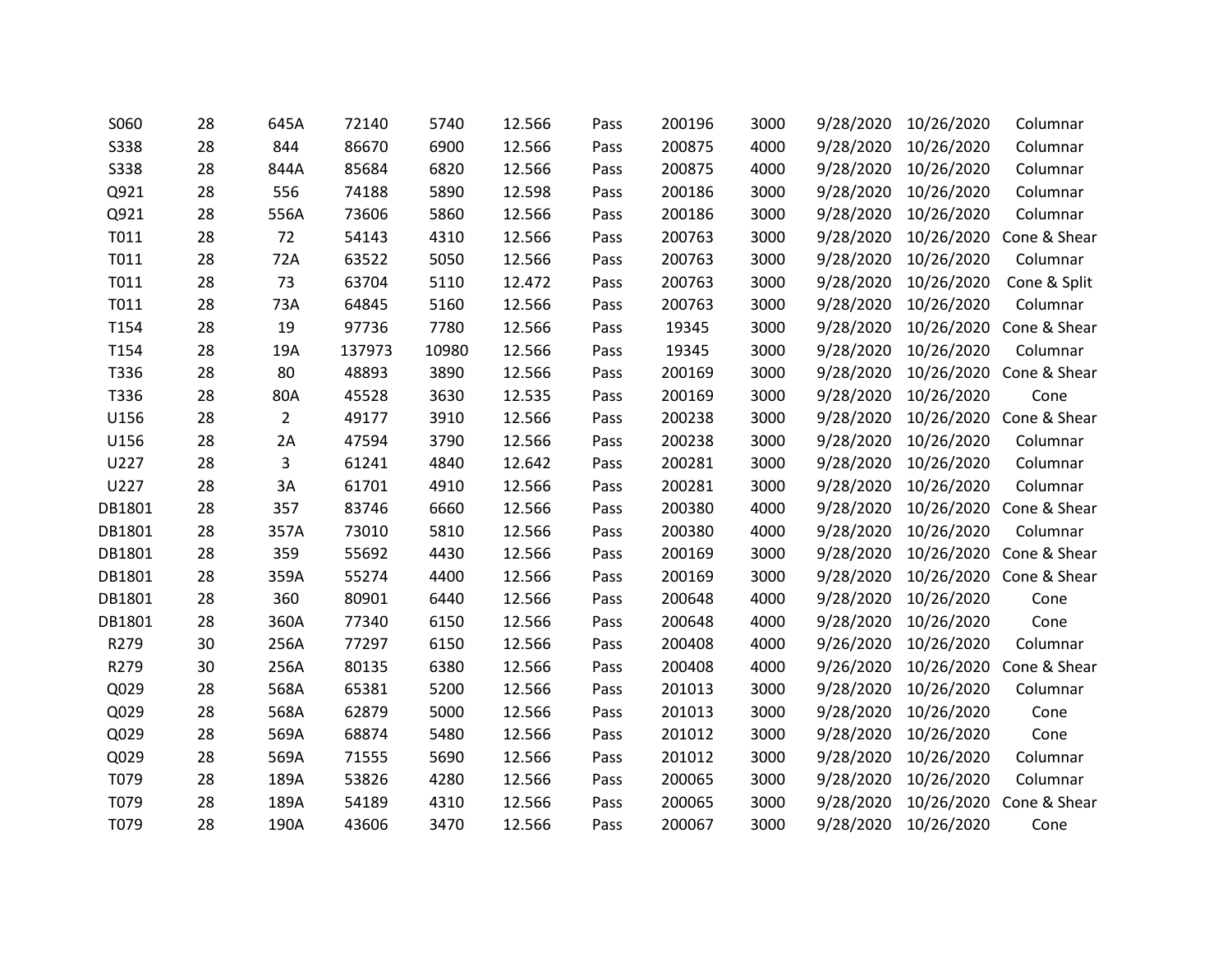| T079        | 28             | 190A       | 49750  | 3960  | 12.566 | Pass | 200067 | 3000 | 9/28/2020 |                       | 10/26/2020 Cone & Shear            |
|-------------|----------------|------------|--------|-------|--------|------|--------|------|-----------|-----------------------|------------------------------------|
| S127        | 28             | 243        | 81394  | 6480  | 12.566 | Pass | 200040 | 3000 | 9/28/2020 | 10/26/2020            | Cone                               |
| S127        | 28             | 243A       | 83132  | 6620  | 12.566 | Pass | 200040 | 3000 |           | 9/28/2020 10/26/2020  | Cone                               |
| T284        | 28             | 14         | 127205 | 10120 | 12.566 | Pass | 200846 | 4000 | 9/28/2020 | 10/26/2020            | Cone                               |
| T284        | 28             | 14A        | 126279 | 10050 | 12.566 | Pass | 200846 | 4000 | 9/28/2020 | 10/26/2020            | Cone                               |
| P230        | 28             | 1946       | 167580 | 5930  | 28.274 | Pass | 200884 | 3000 |           |                       | 9/28/2020 10/26/2020 Cone & Shear  |
| P230        | 28             | 1946A      | 177878 | 6290  | 28.274 | Pass | 200884 | 3000 | 9/28/2020 | 10/26/2020            | Cone                               |
| P230        | 28             | 1947       | 61850  | 4920  | 12.566 | Pass | 200154 | 3000 | 9/28/2020 | 10/26/2020            | Cone                               |
| P230        | 28             | 1947A      | 61158  | 4870  | 12.566 | Pass | 200154 | 3000 |           | 9/28/2020 10/26/2020  | Columnar                           |
| S182        | 28             | 62         | 76907  | 6120  | 12.566 | Pass | 200328 | 3000 | 9/28/2020 | 10/26/2020            | Columnar                           |
| S182        | 28             | 62A        | 73845  | 5880  | 12.566 | Pass | 200328 | 3000 | 9/28/2020 | 10/26/2020            | Columnar                           |
| DB1801      | 28             | 258        | 87005  | 6980  | 12.472 | Pass | 200392 | 3000 |           | 9/28/2020 10/26/2020  | Cone                               |
| DB1801      | 28             | 258A       | 93804  | 7460  | 12.566 | Pass | 200392 | 3000 | 9/28/2020 | 10/26/2020            | Cone                               |
| DB1801      | 28             | 366        | 92663  | 7370  | 12.566 | Pass | 200392 | 3000 |           | 9/28/2020 10/26/2020  | Cone                               |
| DB1801      | 28             | 366A       | 94394  | 7510  | 12.566 | Pass | 200392 | 3000 |           | 9/28/2020 10/26/2020  | Columnar                           |
| DB1801      | 28             | 369        | 86980  | 6920  | 12.566 | Pass | 200392 | 3000 | 9/28/2020 | 10/26/2020            | Columnar                           |
| DB1801      | 28             | 369A       | 82981  | 6600  | 12.566 | Pass | 200392 | 3000 | 9/28/2020 | 10/26/2020            | Cone                               |
| R273        | $\overline{7}$ | 206B       | 55651  | 4430  | 12.566 | Pass | 200256 | 3000 |           | 10/19/2020 10/26/2020 | Columnar                           |
| S272        | 28             | 88         | 91027  | 7240  | 12.566 | Pass | 201014 | 3000 |           | 9/28/2020 10/26/2020  | Cone                               |
| S272        | 28             | 88A        | 94822  | 7550  | 12.566 | Pass | 201014 | 3000 |           | 9/28/2020 10/26/2020  | Columnar                           |
| 121512      | $\overline{7}$ | 11B        | 41382  | 3290  | 12.566 | Pass | 200110 | 3000 |           | 10/19/2020 10/26/2020 | Columnar                           |
| 121512      | $\overline{7}$ | <b>11C</b> | 38256  | 3040  | 12.566 | Pass | 200110 | 3000 |           | 10/19/2020 10/26/2020 | Cone & Shear                       |
| 121512      | $\overline{7}$ | 11D        | 42169  | 3360  | 12.566 | Pass | 200110 | 3000 |           |                       | 10/19/2020 10/26/2020 Cone & Shear |
| 121512      | $\overline{7}$ | 11E        | 42233  | 3360  | 12.566 | Pass | 200110 | 3000 |           | 10/19/2020 10/26/2020 | Columnar                           |
| U333        | 10             | 3B         | 101015 | 8040  | 12.566 | Pass | 201111 | 3000 |           | 10/16/2020 10/26/2020 | Cone                               |
| U333        | $\overline{7}$ | 4B         | 103717 | 8250  | 12.566 | Pass | 20111  | 3000 |           | 10/19/2020 10/26/2020 | Cone                               |
| T925        | 28             | 302        | 95108  | 7570  | 12.566 | Pass | 200833 | 3000 |           | 9/29/2020 10/27/2020  | Cone                               |
| T925        | 28             | 302A       | 107217 | 8530  | 12.566 | Pass | 200833 | 3000 | 9/29/2020 | 10/27/2020            | Cone                               |
| <b>S338</b> | 28             | 845        | 78501  | 6250  | 12.566 | Pass | 200875 | 4000 |           | 9/29/2020 10/27/2020  | Cone                               |
| <b>S338</b> | 28             | 845A       | 79644  | 6340  | 12.566 | Pass | 200875 | 4000 | 9/29/2020 | 10/27/2020            | Cone                               |
| <b>S338</b> | 28             | 846        | 59853  | 4760  | 12.566 | Pass | 200707 | 3000 | 9/29/2020 | 10/27/2020            | Cone & Split                       |
| <b>S338</b> | 28             | 846A       | 60014  | 4780  | 12.566 | Pass | 200707 | 3000 |           | 9/29/2020 10/27/2020  | Columnar                           |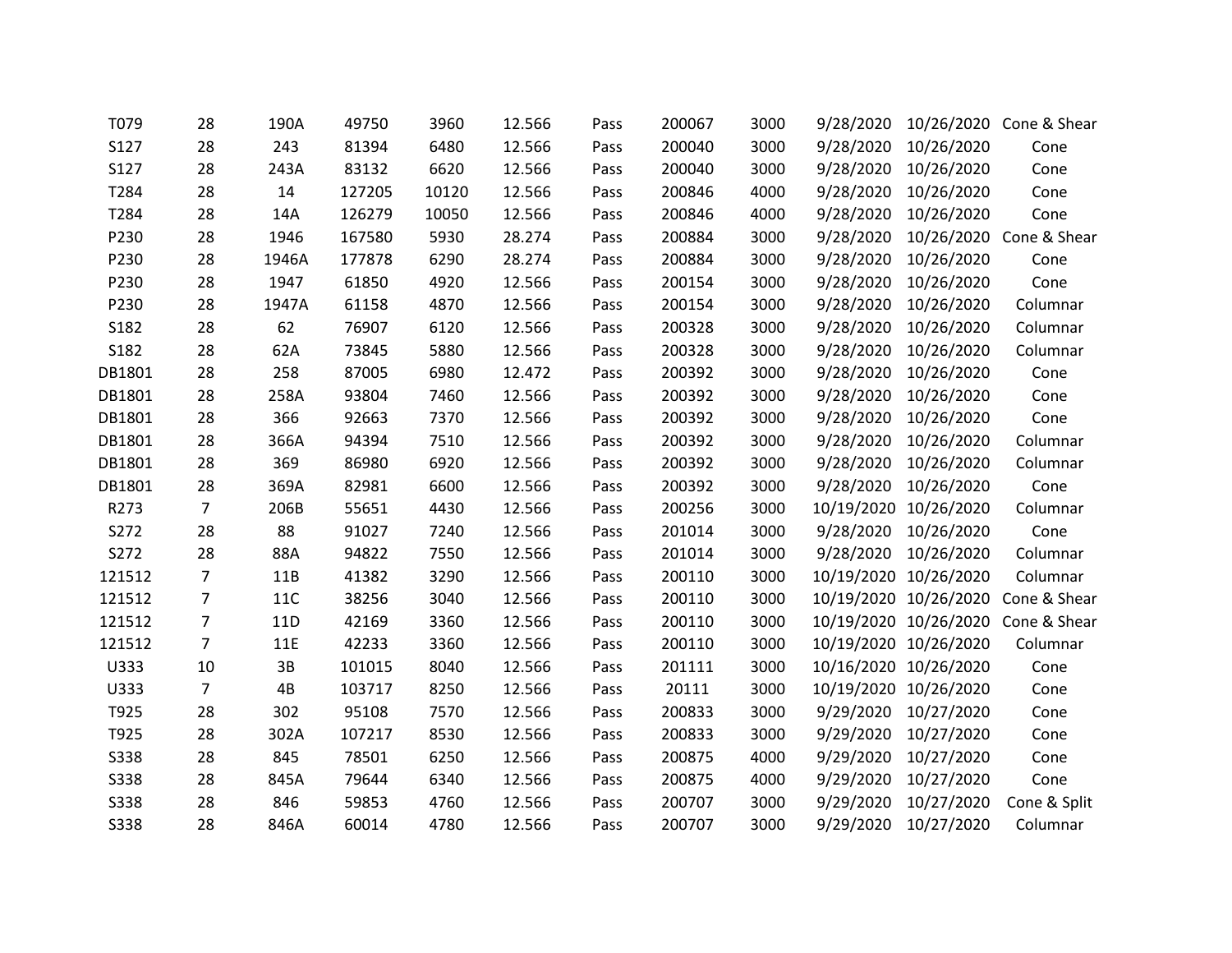| <b>S338</b> | 28 | 847     | 68114  | 5420 | 12.566 | Pass | 200330 | 3000 | 9/29/2020 | 10/27/2020           | Cone                              |
|-------------|----|---------|--------|------|--------|------|--------|------|-----------|----------------------|-----------------------------------|
| <b>S338</b> | 28 | 847A    | 70592  | 5620 | 12.566 | Pass | 200330 | 3000 | 9/29/2020 | 10/27/2020           | Cone                              |
| T358        | 28 | 5       | 74137  | 5900 | 12.566 | Pass | 200196 | 3000 |           |                      | 9/29/2020 10/27/2020 Cone & Shear |
| T358        | 28 | 5A      | 68609  | 5460 | 12.566 | Pass | 200196 | 3000 | 9/29/2020 | 10/27/2020           | Cone & Shear                      |
| 111041      | 28 | $S-12$  | 64217  | 5110 | 12.566 | Pass | 200875 | 4000 | 9/29/2020 | 10/27/2020           | Cone                              |
| 111041      | 28 | $S-12A$ | 67807  | 5400 | 12.566 | Pass | 200257 | 4000 | 9/29/2020 | 10/27/2020           | Cone                              |
| S202        | 28 | 258     | 76634  | 6090 | 12.585 | Pass | 200753 | 4000 | 9/29/2020 | 10/27/2020           | Cone & Shear                      |
| S202        | 28 | 258A    | 81381  | 6480 | 12.566 | Pass | 200753 | 4000 | 9/29/2020 | 10/27/2020           | Cone                              |
| T930        | 28 | 77      | 64045  | 5090 | 12.592 | Pass | 200401 | 3000 |           | 9/29/2020 10/27/2020 | Columnar                          |
| T930        | 28 | 77A     | 63756  | 5070 | 12.566 | Pass | 200401 | 3000 | 9/29/2020 | 10/27/2020           | Cone & Shear                      |
| S060        | 28 | 156     | 77523  | 6170 | 12.566 | Pass | 200199 | 4000 | 9/29/2020 | 10/27/2020           | Cone                              |
| S060        | 28 | 156A    | 68320  | 5440 | 12.566 | Pass | 200199 | 4000 | 9/29/2020 | 10/27/2020           | Columnar                          |
| Q921        | 28 | 557     | 66532  | 5290 | 12.566 | Pass | 200186 | 3000 | 9/29/2020 | 10/27/2020           | Cone & Shear                      |
| Q921        | 28 | 557A    | 70537  | 5610 | 12.566 | Pass | 200186 | 3000 |           | 9/29/2020 10/27/2020 | Cone                              |
| T154        | 28 | 20      | 124498 | 9910 | 12.566 | Pass | 19345  | 3000 | 9/29/2020 | 10/27/2020           | Cone                              |
| T154        | 28 | 20A     | 115345 | 9180 | 12.566 | Pass | 19345  | 3000 | 9/29/2020 | 10/27/2020           | Cone                              |
| T336        | 28 | 81      | 49918  | 3980 | 12.529 | Pass | 200169 | 3000 | 9/29/2020 | 10/27/2020           | Cone & Shear                      |
| T336        | 28 | 81A     | 54332  | 4320 | 12.566 | Pass | 200169 | 3000 | 9/29/2020 | 10/27/2020           | Columnar                          |
| U014        | 28 | 37      | 51121  | 4070 | 12.566 | Pass | 200515 | 3000 | 9/29/2020 |                      | 10/27/2020 Cone & Shear           |
| U014        | 28 | 37A     | 54386  | 4330 | 12.566 | Pass | 200515 | 3000 |           |                      | 9/29/2020 10/27/2020 Cone & Shear |
| R279        | 28 | 257A    | 96824  | 7700 | 12.566 | Pass | 200408 | 4000 | 9/29/2020 | 10/27/2020           | Columnar                          |
| R279        | 28 | 257A    | 88403  | 7030 | 12.566 | Pass | 200408 | 4000 | 9/29/2020 | 10/27/2020           | Cone                              |
| R279        | 28 | 258A    | 62988  | 5010 | 12.566 | Pass | 200178 | 3000 | 9/29/2020 | 10/27/2020           | Cone                              |
| R279        | 28 | 258A    | 64448  | 5130 | 12.566 | Pass | 200178 | 3000 | 9/29/2020 | 10/27/2020           | Cone                              |
| 106077      | 28 | 83A     | 62584  | 4980 | 12.566 | Pass | 200286 | 3000 | 9/29/2020 | 10/27/2020           | Columnar                          |
| 106077      | 28 | 83A     | 64600  | 5140 | 12.566 | Pass | 200286 | 3000 |           | 9/29/2020 10/27/2020 | Columnar                          |
| T013        | 28 | 41A     | 77101  | 6140 | 12.566 | Pass | 200217 | 3000 | 9/29/2020 | 10/27/2020           | Cone & Split                      |
| T013        | 28 | 41A     | 77122  | 6140 | 12.566 | Pass | 200217 | 3000 | 9/29/2020 | 10/27/2020           | Cone                              |
| <b>U088</b> | 28 | 4A      | 55554  | 4420 | 12.566 | Pass | 200201 | 3000 | 9/29/2020 | 10/27/2020           | Cone                              |
| <b>U088</b> | 28 | 4A      | 53742  | 4280 | 12.566 | Pass | 200201 | 3000 | 9/29/2020 | 10/27/2020           | Columnar                          |
| S127        | 28 | 244     | 76428  | 6080 | 12.566 | Pass | 200040 | 3000 | 9/29/2020 | 10/27/2020           | Cone                              |
| S127        | 28 | 244A    | 81839  | 6510 | 12.566 | Pass | 200040 | 3000 |           | 9/29/2020 10/27/2020 | Cone                              |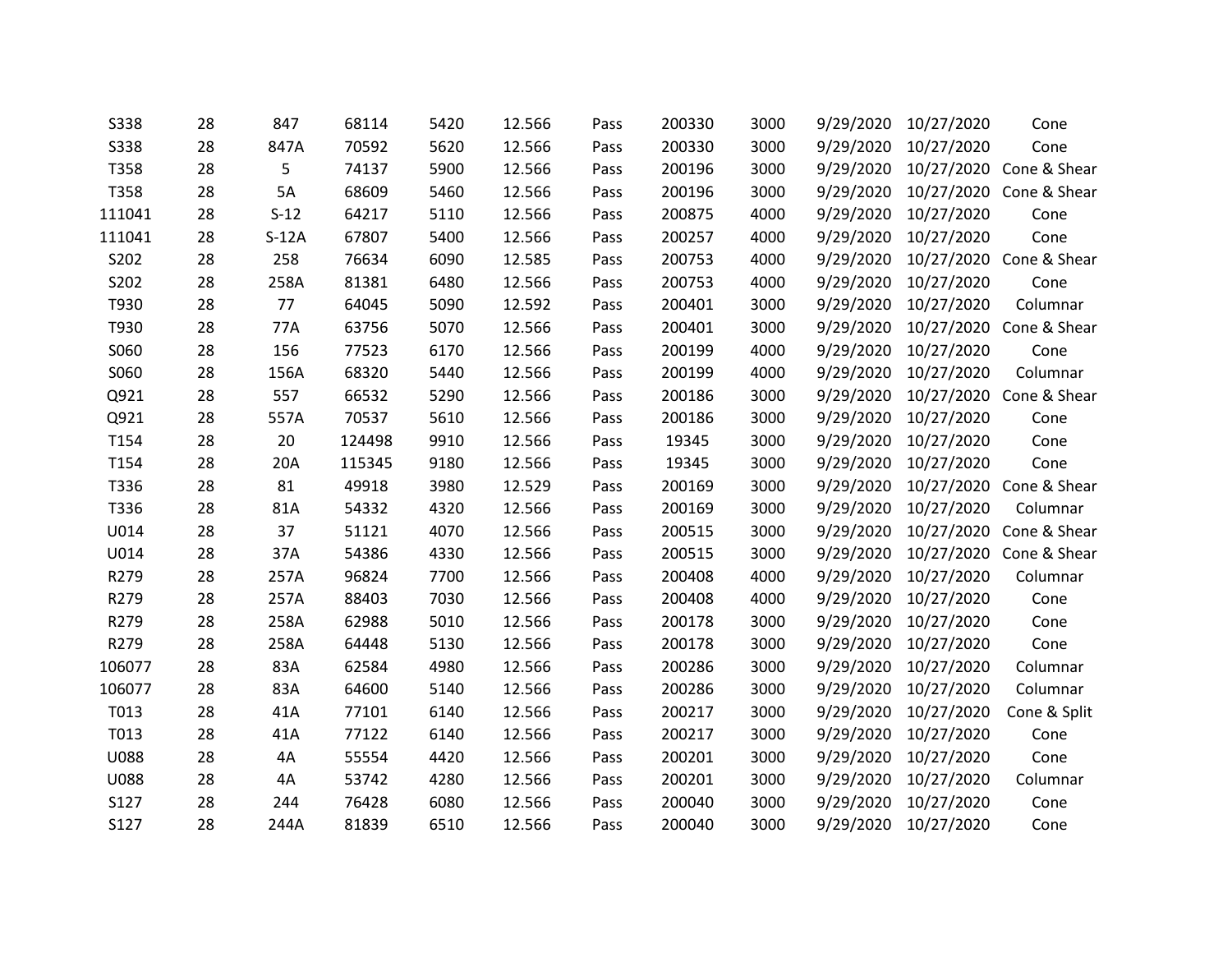| R274   | 28 | 41           | 53249  | 4240 | 12.566 | Pass | 200189 | 3000 | 9/29/2020 | 10/27/2020 | Columnar                          |
|--------|----|--------------|--------|------|--------|------|--------|------|-----------|------------|-----------------------------------|
| R274   | 28 | 41A          | 51281  | 4080 | 12.566 | Pass | 200189 | 3000 | 9/29/2020 | 10/27/2020 | Columnar                          |
| R136   | 28 | CF1          | 78859  | 6240 | 12.629 | Pass |        | 3000 | 9/29/2020 |            | 10/27/2020 Cone & Shear           |
| R136   | 28 | CF1A         | 75789  | 6030 | 12.566 | Pass |        | 3000 | 9/29/2020 | 10/27/2020 | Cone                              |
| R136   | 28 | EW13         | 50812  | 4040 | 12.566 | Pass | 200196 | 3000 | 9/29/2020 | 10/27/2020 | Cone & Shear                      |
| R136   | 28 | <b>EW13A</b> | 49806  | 3960 | 12.566 | Pass | 200196 | 3000 | 9/29/2020 |            | 10/27/2020 Cone & Shear           |
| P230   | 28 | 1948         | 64543  | 5140 | 12.566 | Pass | 200154 | 3000 | 9/29/2020 | 10/27/2020 | Columnar                          |
| P230   | 28 | 1948A        | 61450  | 4890 | 12.566 | Pass | 200154 | 3000 | 9/29/2020 | 10/27/2020 | Cone & Shear                      |
| P230   | 28 | 1949         | 180912 | 6400 | 28.274 | Pass | 200884 | 3000 | 9/29/2020 | 10/27/2020 | Columnar                          |
| P230   | 28 | 1949A        | 167163 | 5910 | 28.274 | Pass | 200884 | 3000 | 9/29/2020 | 10/27/2020 | Cone & Shear                      |
| CMGC03 | 28 | 54           | 84250  | 6600 | 12.756 | Pass | 200930 | 3000 | 9/29/2020 | 10/27/2020 | Cone & Shear                      |
| CMGC03 | 28 | 54A          | 88886  | 7070 | 12.566 | Pass | 200930 | 3000 | 9/29/2020 | 10/27/2020 | Columnar                          |
| CMGC03 | 28 | 55           | 81185  | 6460 | 12.566 | Pass | 200930 | 3000 | 9/29/2020 | 10/27/2020 | Columnar                          |
| CMGC03 | 28 | 55A          | 81213  | 6460 | 12.566 | Pass | 200930 | 3000 | 9/29/2020 | 10/27/2020 | Cone & Split                      |
| CMGC03 | 28 | 56           | 97960  | 7800 | 12.566 | Pass | 200930 | 3000 | 9/29/2020 | 10/27/2020 | Cone & Shear                      |
| CMGC03 | 28 | 56A          | 97096  | 7730 | 12.566 | Pass | 200930 | 3000 | 9/29/2020 | 10/27/2020 | Cone & Shear                      |
| S182   | 28 | 63           | 88944  | 7080 | 12.566 | Pass | 200328 | 3000 | 9/29/2020 | 10/27/2020 | Columnar                          |
| S182   | 28 | 63A          | 90943  | 7240 | 12.566 | Pass | 200328 | 3000 | 9/29/2020 | 10/27/2020 | Cone                              |
| S182   | 28 | 64           | 85263  | 6750 | 12.629 | Pass | 200328 | 3000 | 9/29/2020 | 10/27/2020 | Cone                              |
| S182   | 28 | 64A          | 81530  | 6490 | 12.566 | Pass | 200328 | 3000 | 9/29/2020 |            | 10/27/2020 Cone & Shear           |
| U122   | 28 | $\mathbf{1}$ | 85412  | 6800 | 12.566 | Pass | 200327 | 3000 | 9/29/2020 | 10/27/2020 | Cone                              |
| U122   | 28 | 1A           | 85142  | 6780 | 12.566 | Pass | 200327 | 3000 | 9/29/2020 | 10/27/2020 | Cone                              |
| DB1801 | 28 | 361          | 99903  | 7950 | 12.566 | Pass | 200392 | 3000 | 9/29/2020 | 10/27/2020 | Cone                              |
| DB1801 | 28 | 361A         | 101030 | 8040 | 12.566 | Pass | 200392 | 3000 | 9/29/2020 | 10/27/2020 | Columnar                          |
| DB1801 | 28 | 362          | 99501  | 7920 | 12.566 | Pass | 200392 | 3000 | 9/29/2020 | 10/27/2020 | Cone                              |
| DB1801 | 28 | 362A         | 97249  | 7740 | 12.566 | Pass | 200392 | 3000 | 9/29/2020 | 10/27/2020 | Cone                              |
| DB1801 | 28 | 384          | 113727 | 9050 | 12.566 | Pass | 201103 | 3000 | 9/29/2020 | 10/27/2020 | Cone                              |
| DB1801 | 28 | 384A         | 108958 | 8670 | 12.566 | Pass | 201103 | 3000 | 9/29/2020 | 10/27/2020 | Cone                              |
| 120789 | 21 | 3ARB         | 124345 | 9900 | 12.566 | Pass | 200031 | 6000 | 10/6/2020 | 10/27/2020 | Cone                              |
| 120789 | 21 | 3ARB         | 125055 | 9950 | 12.566 | Pass | 200031 | 6000 | 10/6/2020 | 10/27/2020 | Cone                              |
| T932   | 28 | 46           | 67138  | 5340 | 12.566 | Pass | 200178 | 3000 | 9/29/2020 | 10/27/2020 | Cone & Shear                      |
| T932   | 28 | 46A          | 55237  | 4400 | 12.566 | Pass | 200178 | 3000 |           |            | 9/29/2020 10/27/2020 Cone & Shear |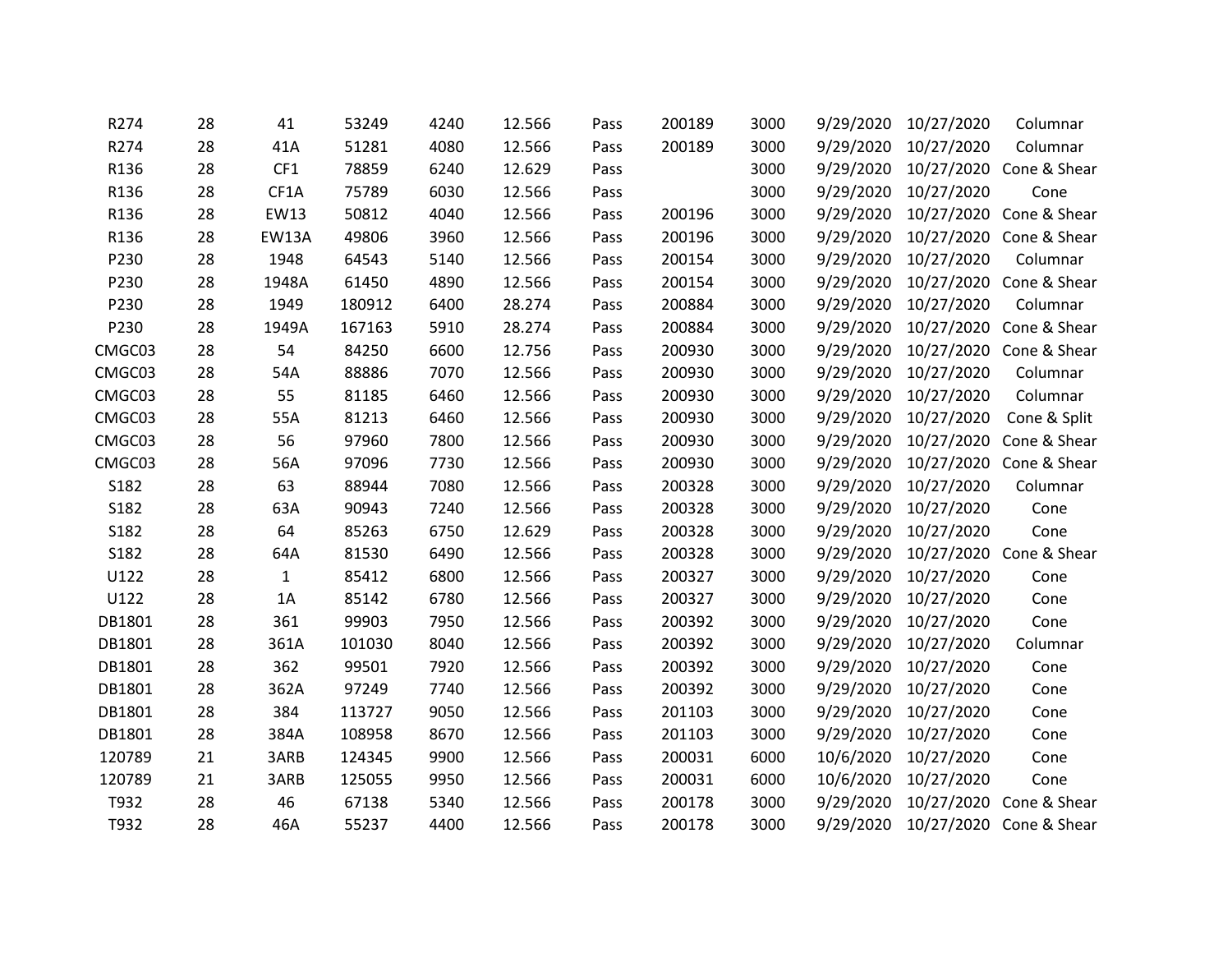| R273        | 28             | 195  | 70806 | 5630   | 12.566 | Pass | 200256         | 3000 | 9/29/2020 | 10/27/2020            | Cone                    |
|-------------|----------------|------|-------|--------|--------|------|----------------|------|-----------|-----------------------|-------------------------|
| R273        | 28             | 195A | 75668 | 6020   | 12.566 | Pass | 200256         | 3000 | 9/29/2020 | 10/27/2020            | Columnar                |
| R279        | $\overline{7}$ | 272B | 41504 | 3300   | 12.566 | Pass | 200178         | 3000 |           | 10/20/2020 10/27/2020 | Cone & Split            |
| R279        | $\overline{7}$ | 272B | 43667 | 3470   | 12.566 | Pass | 200178         | 3000 |           | 10/20/2020 10/27/2020 | Cone & Split            |
| S060        | 28             | 646  | 72183 | 5740   | 12.566 | Pass | 200196         | 3000 | 9/30/2020 | 10/28/2020            | Columnar                |
| S060        | 28             | 646A | 69421 | 5520   | 12.566 | Pass | 200196         | 3000 | 9/30/2020 | 10/28/2020            | Columnar                |
| <b>S338</b> | 28             | 848  | 73571 | 5850   | 12.566 | Pass | 200337         | 3000 | 9/30/2020 | 10/28/2020            | Cone & Shear            |
| <b>S338</b> | 28             | 848A | 73144 | 5820   | 12.566 | Pass | 200337         | 3000 | 9/30/2020 | 10/28/2020            | Cone                    |
| <b>S338</b> | 28             | 849  | 59842 | 4760   | 12.566 | Pass | 200707         | 3000 | 9/30/2020 | 10/28/2020            | Columnar                |
| <b>S338</b> | 28             | 849A | 63146 | 5020   | 12.566 | Pass | 200707         | 3000 | 9/30/2020 | 10/28/2020            | Cone                    |
| T930        | 28             | 78   | 59827 | 4760   | 12.566 | Pass | 200401         | 3000 | 9/30/2020 | 10/28/2020            | Columnar                |
| T930        | 28             | 78A  | 57665 | 4590   | 12.566 | Pass | 200401         | 3000 | 9/30/2020 | 10/28/2020            | Columnar                |
| Q921        | 28             | 558  | 69574 | 5540   | 12.566 | Pass | 200186         | 3000 | 9/30/2020 | 10/28/2020            | Cone                    |
| Q921        | 28             | 558A | 72392 | 5760   | 12.566 | Pass | 200186         | 3000 | 9/30/2020 | 10/28/2020            | Cone & Shear            |
| T154        | 28             | 21   | 83053 | 6610   | 12.566 | Pass | 19345          | 3000 | 9/30/2020 | 10/28/2020            | Cone & Split            |
| T154        | 28             | 21A  | 84649 | 6740   | 12.566 | Pass | 19345          | 3000 | 9/30/2020 | 10/28/2020            | Columnar                |
| Q029        | 28             | 570A | 71819 | 5720   | 12.566 | Pass | 201014         | 3000 | 9/30/2020 | 10/28/2020            | Columnar                |
| Q029        | 28             | 570A | 73447 | 5840   | 12.566 | Pass | 201014         | 3000 | 9/30/2020 | 10/28/2020            | Columnar                |
| T002        | 28             | 11A  | 66443 | 5260   | 12.629 | Pass | 200049         | 3000 | 9/30/2020 | 10/28/2020            | Cone                    |
| T002        | 28             | 11A  | 68409 | 5440   | 12.566 | Pass | 200049         | 3000 | 9/30/2020 | 10/28/2020            | Cone & Shear            |
| T013        | 28             | 42A  | 72700 | 5790   | 12.566 | Pass | 200217         | 3000 | 9/30/2020 | 10/28/2020            | Columnar                |
| T013        | 28             | 42A  | 69326 | 5520   | 12.566 | Pass | 200217         | 3000 | 9/30/2020 | 10/28/2020            | Columnar                |
| T013        | 28             | 43A  | 86573 | 6890   | 12.566 | Pass | 200217         | 3000 | 9/30/2020 | 10/28/2020            | Cone                    |
| T013        | 28             | 43A  | 83858 | 6670   | 12.566 | Pass | 200217         | 3000 | 9/30/2020 | 10/28/2020            | Cone                    |
| T079        | 28             | 191A | 44254 | 3500   | 12.629 | Pass | 200065         | 3000 | 9/30/2020 |                       | 10/28/2020 Cone & Shear |
| T079        | 28             | 191A | 48391 | 3850   | 12.566 | Pass | 200065         | 3000 | 9/30/2020 |                       | 10/28/2020 Cone & Shear |
| T291        | 28             | 3A   | 69206 | 5480   | 12.629 | Pass |                | 3000 | 9/30/2020 |                       | 10/28/2020 Cone & Shear |
| T291        | 28             | 3A   | 71667 | 5700   | 12.566 | Pass |                | 3000 | 9/30/2020 | 10/28/2020            | Cone                    |
| T293        | 28             | 17   | 33229 | < 2640 | 12.566 | Fail | <b>BAG MIX</b> | 4000 | 9/30/2020 | 10/28/2020            | Cone                    |
| T293        | 28             | 17   | 34609 | < 2750 | 12.566 | Fail | <b>BAG MIX</b> | 3000 | 9/30/2020 | 10/28/2020            | Cone & Shear            |
| U017        | 28             | 17A  | 84274 | 6710   | 12.566 | Pass | 200831         | 3000 | 9/30/2020 | 10/28/2020            | Columnar                |
| U017        | 28             | 17A  | 85724 | 6820   | 12.566 | Pass | 200831         | 3000 | 9/30/2020 | 10/28/2020            | Cone                    |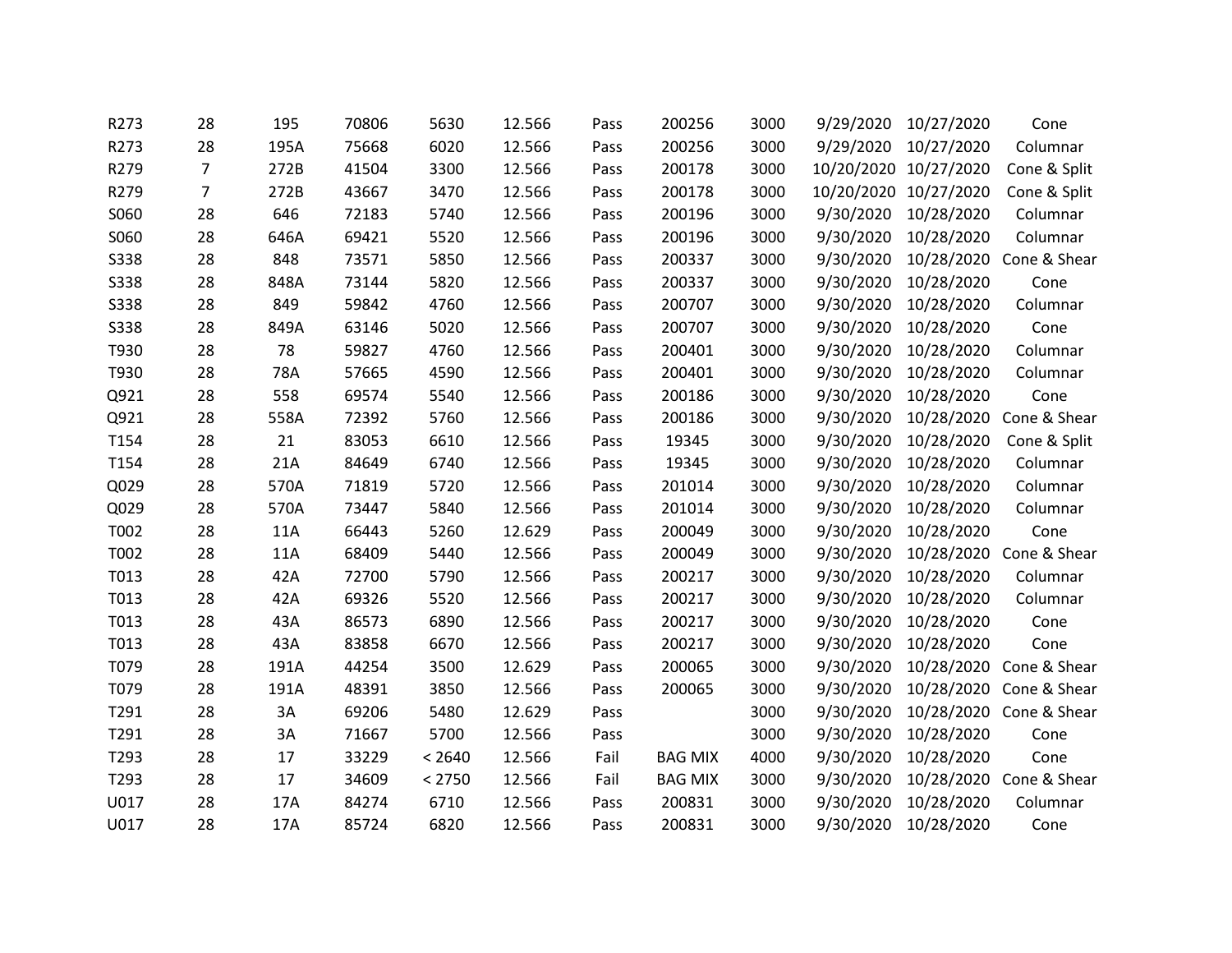| <b>U088</b> | 28             | 5A             | 48520 | 3860 | 12.566 | Pass | 200201 | 3000 | 9/30/2020 | 10/28/2020            | Cone & Shear            |
|-------------|----------------|----------------|-------|------|--------|------|--------|------|-----------|-----------------------|-------------------------|
| <b>U088</b> | 28             | 5A             | 51992 | 4140 | 12.566 | Pass | 200201 | 3000 | 9/30/2020 | 10/28/2020            | Columnar                |
| R274        | 28             | 42             | 44681 | 3560 | 12.566 | Pass | 200189 | 3000 | 9/30/2020 | 10/28/2020            | Cone & Split            |
| R274        | 28             | 42A            | 46955 | 3740 | 12.566 | Pass | 200189 | 3000 | 9/30/2020 | 10/28/2020            | Cone & Shear            |
| R279        | 28             | 259A           | 65453 | 5210 | 12.566 | Pass | 200178 | 3000 | 9/30/2020 | 10/28/2020            | Cone                    |
| R279        | 28             | 259A           | 64936 | 5170 | 12.566 | Pass | 200178 | 3000 | 9/30/2020 | 10/28/2020            | Cone                    |
| 121512      | 28             | $\overline{2}$ | 74110 | 5900 | 12.566 | Pass | 200110 | 3000 | 9/30/2020 | 10/28/2020            | Cone & Shear            |
| 121512      | 28             | 2A             | 74055 | 5890 | 12.566 | Pass | 200110 | 3000 | 9/30/2020 | 10/28/2020            | Columnar                |
| R136        | 28             | CD7            | 64723 | 5150 | 12.566 | Pass | 200196 | 3000 | 9/30/2020 | 10/28/2020            | Columnar                |
| R136        | 28             | CD7A           | 65875 | 5240 | 12.566 | Pass | 200196 | 3000 | 9/30/2020 | 10/28/2020            | Columnar                |
| P230        | 28             | 1950           | 66640 | 5290 | 12.592 | Pass | 200154 | 3000 | 9/30/2020 | 10/28/2020            | Columnar                |
| P230        | 28             | 1950A          | 65517 | 5210 | 12.566 | Pass | 200154 | 3000 | 9/30/2020 | 10/28/2020            | Columnar                |
| T336        | 28             | 82             | 57706 | 4590 | 12.566 | Pass | 200169 | 3000 | 9/30/2020 | 10/28/2020            | Columnar                |
| T336        | 28             | 82A            | 59813 | 4760 | 12.566 | Pass | 200169 | 3000 | 9/30/2020 |                       | 10/28/2020 Cone & Shear |
| U122        | 28             | $\overline{2}$ | 64532 | 5140 | 12.566 | Pass | 200327 | 3000 | 9/30/2020 |                       | 10/28/2020 Cone & Shear |
| U122        | 28             | 2A             | 63223 | 5030 | 12.566 | Pass | 200327 | 3000 | 9/30/2020 | 10/28/2020            | Cone                    |
| U189        | 28             | 6 <sub>D</sub> | 68467 | 5450 | 12.566 | Pass | 200723 | 3000 | 9/30/2020 | 10/28/2020            | Cone & Shear            |
| U189        | 28             | 6E             | 66057 | 5260 | 12.566 | Pass | 200723 | 3000 | 9/30/2020 | 10/28/2020            | Columnar                |
| DB1801      | 28             | 363            | 63681 | 5070 | 12.566 | Pass | 200169 | 3000 | 9/30/2020 | 10/28/2020            | Columnar                |
| DB1801      | 28             | 363A           | 66699 | 5310 | 12.566 | Pass | 200169 | 3000 | 9/30/2020 |                       | 10/28/2020 Cone & Shear |
| U229        | 28             | 4A             | 70950 | 5640 | 12.579 | Pass | 200630 | 3000 | 9/30/2020 | 10/28/2020            | Cone                    |
| U229        | 28             | 4A             | 56956 | 4530 | 12.566 | Pass | 200630 | 3000 | 9/30/2020 | 10/28/2020            | Cone                    |
| DB1801      | 28             | 364            | 49558 | 3960 | 12.504 | Pass | 200169 | 3000 | 9/30/2020 | 10/28/2020            | Columnar                |
| DB1801      | 28             | 364A           | 49520 | 3940 | 12.566 | Pass | 200169 | 3000 | 9/30/2020 | 10/28/2020            | Cone & Shear            |
| R273        | 28             | 196            | 66717 | 5310 | 12.566 | Pass | 200256 | 3000 | 9/30/2020 |                       | 10/28/2020 Cone & Shear |
| R273        | 28             | 196A           | 66013 | 5250 | 12.566 | Pass | 200256 | 3000 |           | 9/30/2020 10/28/2020  | Cone                    |
| U034        | $\overline{7}$ | 1B             | 49070 | 3900 | 12.566 | Pass | 200196 | 3000 |           | 10/21/2020 10/28/2020 | Columnar                |
| R279        | $\overline{7}$ | 275B           | 54668 | 4350 | 12.566 | Pass | 200178 | 3000 |           | 10/21/2020 10/28/2020 | Cone & Split            |
| R279        | $\overline{7}$ | 275B           | 53955 | 4290 | 12.566 | Pass | 200178 | 3000 |           | 10/21/2020 10/28/2020 | Columnar                |
| R273        | 5              | 207C           | 43864 | 3490 | 12.566 | Pass | 200256 | 3000 |           | 10/23/2020 10/28/2020 | Columnar                |
| T930        | 28             | 79             | 53313 | 4240 | 12.566 | Pass | 200401 | 3000 | 10/1/2020 | 10/29/2020            | Columnar                |
| T930        | 28             | 79A            | 55140 | 4390 | 12.566 | Pass | 200401 | 3000 |           | 10/1/2020 10/29/2020  | Cone                    |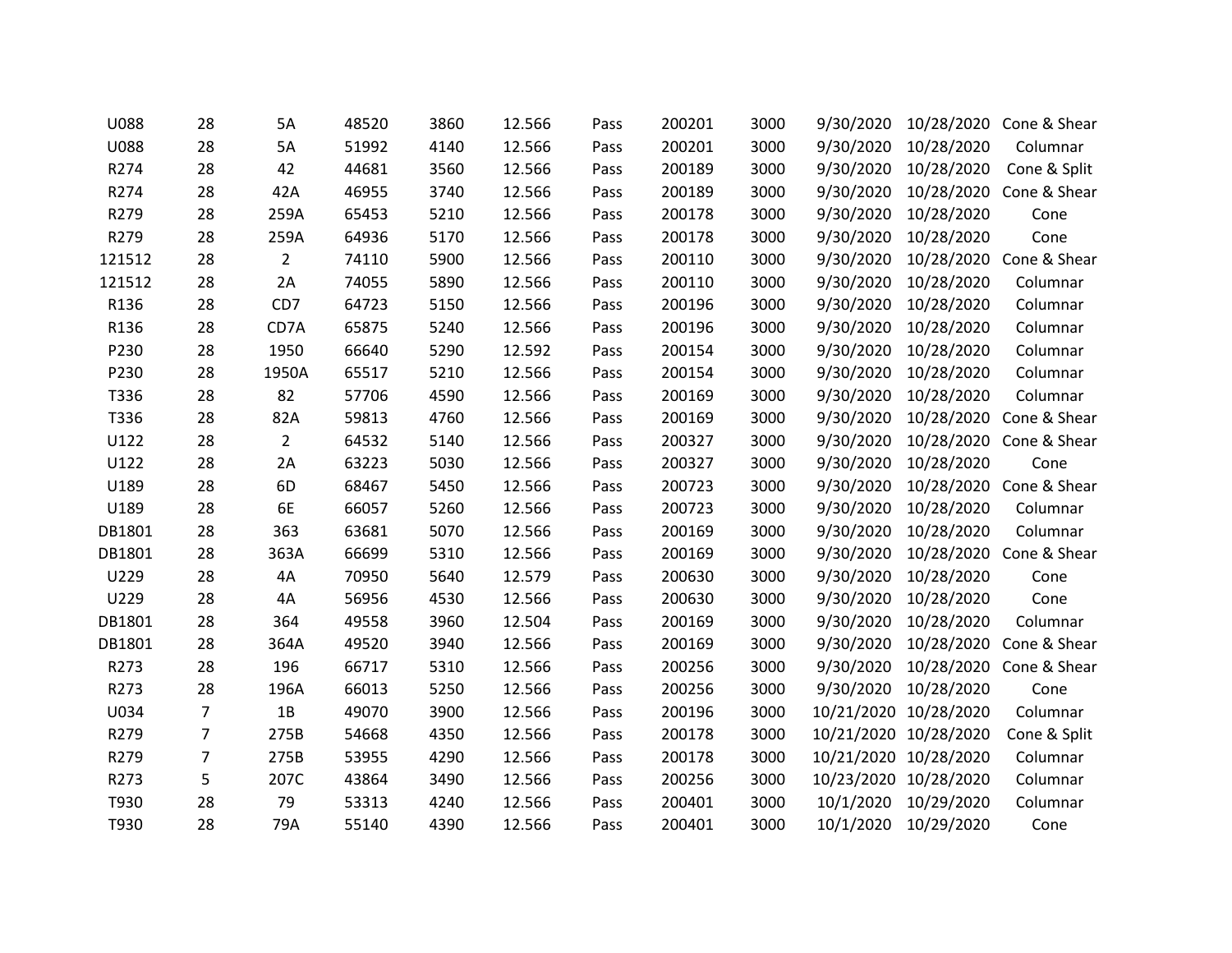| Q921        | 28 | 559    | 79473  | 6320  | 12.566 | Pass | 200186 | 3000  | 10/1/2020 | 10/29/2020           | Cone                              |
|-------------|----|--------|--------|-------|--------|------|--------|-------|-----------|----------------------|-----------------------------------|
| Q921        | 28 | 559A   | 80692  | 6420  | 12.566 | Pass | 200186 | 3000  | 10/1/2020 | 10/29/2020           | Cone                              |
| Q029        | 28 | 571    | 63962  | 5090  | 12.566 | Pass | 201014 | 3000  |           | 10/1/2020 10/29/2020 | Columnar                          |
| Q029        | 28 | 571A   | 68802  | 5480  | 12.566 | Pass | 201014 | 3000  | 10/1/2020 | 10/29/2020           | Columnar                          |
| Q029        | 28 | 572    | 90513  | 7200  | 12.566 | Pass | 20014  | 3000  | 10/1/2020 | 10/29/2020           | Cone                              |
| Q029        | 28 | 572A   | 86151  | 6860  | 12.566 | Pass | 20014  | 3000  |           | 10/1/2020 10/29/2020 | Columnar                          |
| T013        | 28 | 44     | 77412  | 6160  | 12.566 | Pass | 201014 | 3000  | 10/1/2020 | 10/29/2020           | Columnar                          |
| T013        | 28 | 44A    | 79126  | 6300  | 12.566 | Pass | 201014 | 3000  | 10/1/2020 | 10/29/2020           | Cone                              |
| T023        | 28 | 12 ARK | 157271 | 12520 | 12.566 | Pass | 200046 | 10000 |           | 10/1/2020 10/29/2020 | Cone                              |
| T023        | 28 | 12 ARK | 165156 | 13140 | 12.566 | Pass | 200046 | 10000 | 10/1/2020 | 10/29/2020           | Cone                              |
| U017        | 28 | 11     | 59731  | 4780  | 12.491 | Pass | 200203 | 3000  | 10/1/2020 |                      | 10/29/2020 Cone & Shear           |
| U017        | 28 | 11A    | 59907  | 4770  | 12.566 | Pass | 200203 | 3000  |           |                      | 10/1/2020 10/29/2020 Cone & Shear |
| U087        | 28 | 17     | 73449  | 5840  | 12.566 | Pass | 200317 | 3000  | 10/1/2020 |                      | 10/29/2020 Cone & Shear           |
| U087        | 28 | 17A    | 68636  | 5460  | 12.566 | Pass | 200317 | 3000  |           |                      | 10/1/2020 10/29/2020 Cone & Shear |
| <b>U088</b> | 28 | 7A     | 61995  | 4910  | 12.636 | Pass | 200201 | 3000  |           | 10/1/2020 10/29/2020 | Cone                              |
| <b>U088</b> | 28 | 7A     | 63109  | 5020  | 12.566 | Pass | 200201 | 3000  | 10/1/2020 | 10/29/2020           | Cone                              |
| U245        | 28 | 4      | 83007  | 6610  | 12.566 | Pass | 201058 | 3000  | 10/1/2020 | 10/29/2020           | Columnar                          |
| U245        | 28 | 4A     | 79405  | 6320  | 12.566 | Pass | 201058 | 3000  | 10/1/2020 |                      | 10/29/2020 Cone & Shear           |
| A127        | 28 | 245    | 80944  | 6440  | 12.566 | Pass | 200040 | 3000  | 10/1/2020 | 10/29/2020           | Cone                              |
| A127        | 28 | 245A   | 77753  | 6190  | 12.566 | Pass | 200040 | 3000  |           |                      | 10/1/2020 10/29/2020 Cone & Shear |
| <b>S338</b> | 28 | 850    | 76015  | 6050  | 12.566 | Pass | 200337 | 3000  | 10/1/2020 |                      | 10/29/2020 Cone & Shear           |
| <b>S338</b> | 28 | 850A   | 74661  | 5940  | 12.566 | Pass | 200337 | 3000  | 10/1/2020 | 10/29/2020           | Columnar                          |
| R279        | 28 | 260    | 64602  | 5140  | 12.566 | Pass | 200406 | 3000  | 10/1/2020 |                      | 10/29/2020 Cone & Shear           |
| R279        | 28 | 260A   | 68473  | 5450  | 12.566 | Pass | 200406 | 3000  | 10/1/2020 | 10/29/2020           | Columnar                          |
| R279        | 28 | 261    | 47776  | 3800  | 12.566 | Pass | 200178 | 3000  | 10/1/2020 |                      | 10/29/2020 Cone & Shear           |
| R279        | 28 | 261A   | 47210  | 3760  | 12.566 | Pass | 200178 | 3000  |           | 10/1/2020 10/29/2020 | Columnar                          |
| S060        | 28 | 647    | 71611  | 5700  | 12.566 | Pass | 200196 | 3000  | 10/1/2020 | 10/29/2020           | Columnar                          |
| S060        | 28 | 647A   | 74980  | 5970  | 12.566 | Pass | 200196 | 3000  | 10/1/2020 | 10/29/2020           | Cone                              |
| T284        | 28 | 15     | 117547 | 9350  | 12.566 | Pass | 200846 | 4000  |           | 10/1/2020 10/29/2020 | Cone                              |
| T284        | 28 | 15A    | 118480 | 9430  | 12.566 | Pass | 200846 | 4000  | 10/1/2020 | 10/29/2020           | Columnar                          |
| 121512      | 28 | 3      | 88748  | 7060  | 12.566 | Pass | 200110 | 3000  | 10/1/2020 | 10/29/2020           | Columnar                          |
| 121512      | 28 | 3A     | 82122  | 6540  | 12.566 | Pass | 200110 | 3000  |           | 10/1/2020 10/29/2020 | Cone                              |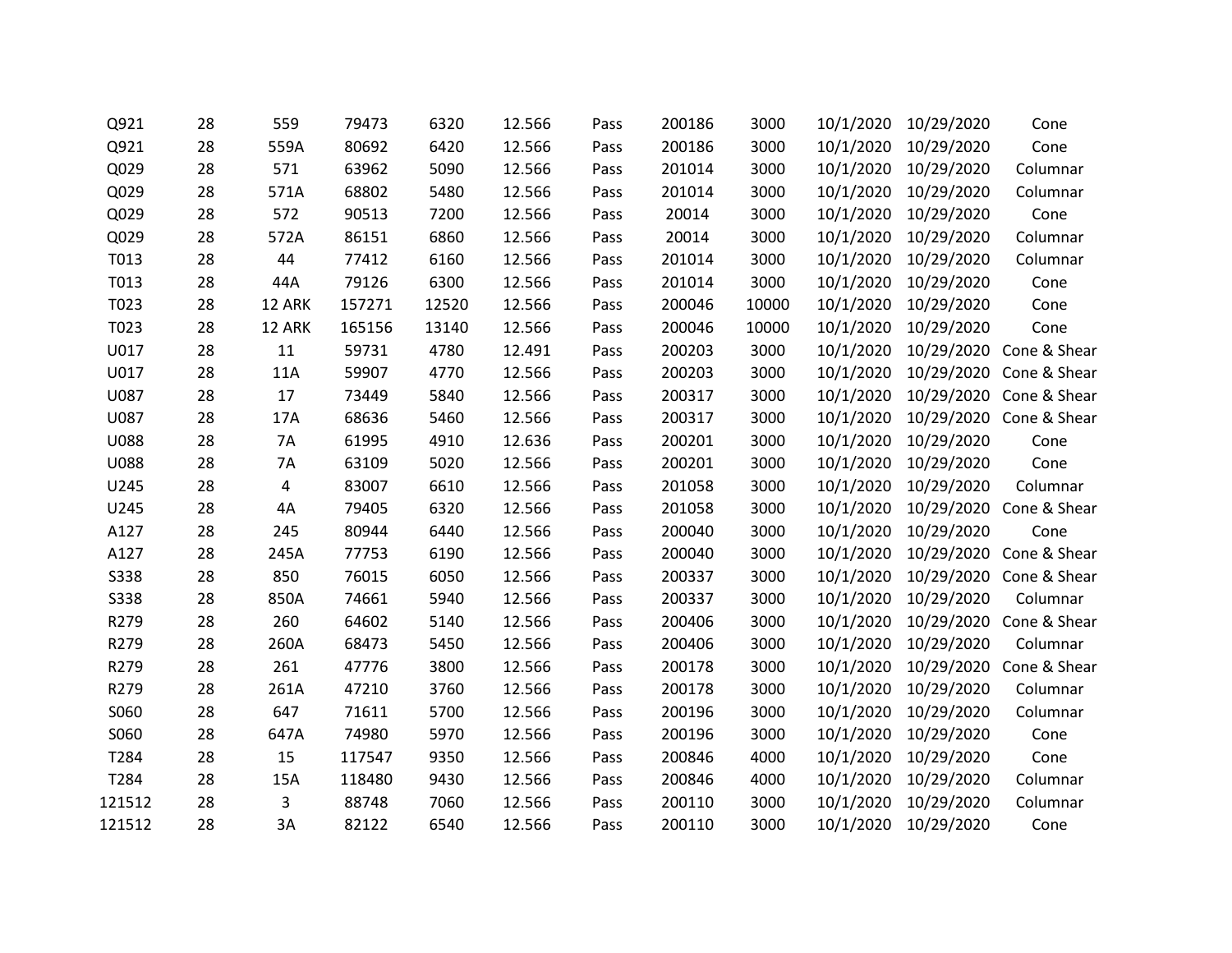| R136        | 28 | CD <sub>8</sub> | 94543  | 7520 | 12.566 | Pass | 200196       | 3000 | 10/1/2020 | 10/29/2020           | Cone                    |
|-------------|----|-----------------|--------|------|--------|------|--------------|------|-----------|----------------------|-------------------------|
| R136        | 28 | CD8A            | 95159  | 7570 | 12.566 | Pass | 200196       | 3000 | 10/1/2020 | 10/29/2020           | Columnar                |
| P230        | 28 | 1951            | 70494  | 5610 | 12.566 | Pass | 200154       | 3000 | 10/1/2020 | 10/29/2020           | Cone                    |
| P230        | 28 | 1951A           | 73747  | 5870 | 12.566 | Pass | 200154       | 3000 | 10/1/2020 | 10/29/2020           | Cone                    |
| P230        | 28 | 1952            | 172971 | 6180 | 27.992 | Pass | 200884       | 3000 | 10/1/2020 | 10/29/2020           | Columnar                |
| P230        | 28 | 1952A           | 167814 | 5940 | 28.274 | Pass | 200884       | 3000 | 10/1/2020 | 10/29/2020           | Columnar                |
| P230        | 28 | 1953            | 64290  | 5120 | 12.566 | Pass | 200154       | 3000 | 10/1/2020 | 10/29/2020           | Cone                    |
| P230        | 28 | 1953A           | 64958  | 5170 | 12.566 | Pass | 200154       | 3000 | 10/1/2020 | 10/29/2020           | Columnar                |
| R243        | 28 | 210             | 57366  | 4570 | 12.566 | Pass |              | 3000 | 10/1/2020 | 10/29/2020           | Columnar                |
| R243        | 28 | 210A            | 59566  | 4740 | 12.566 | Pass |              | 3000 | 10/1/2020 | 10/29/2020           | Cone & Shear            |
| CMGC03      | 28 | 57              | 83665  | 6620 | 12.629 | Pass | 200392       | 3000 | 10/1/2020 |                      | 10/29/2020 Cone & Shear |
| CMGC03      | 28 | 57A             | 81068  | 6450 | 12.566 | Pass | 200392       | 3000 | 10/1/2020 |                      | 10/29/2020 Cone & Shear |
| T336        | 28 | 83              | 52115  | 4150 | 12.566 | Pass | 200169       | 3000 | 10/1/2020 |                      | 10/29/2020 Cone & Shear |
| T336        | 28 | 83A             | 49912  | 3970 | 12.566 | Pass | 200169       | 3000 | 10/1/2020 |                      | 10/29/2020 Cone & Shear |
| U122        | 28 | 3               | 72471  | 5770 | 12.566 | Pass | 200327       | 3000 | 10/1/2020 |                      | 10/29/2020 Cone & Shear |
| U122        | 28 | 3A              | 70748  | 5630 | 12.566 | Pass | 200327       | 3000 | 10/1/2020 | 10/29/2020           | Cone & Shear            |
| U189        | 28 | 7D              | 83511  | 6650 | 12.566 | Pass | 200723       | 3000 | 10/1/2020 | 10/29/2020           | Cone                    |
| U189        | 28 | <b>7E</b>       | 81675  | 6500 | 12.566 | Pass | 200723       | 3000 | 10/1/2020 | 10/29/2020           | Columnar                |
| DB1801      | 28 | 365             | 53320  | 4240 | 12.566 | Pass | 200169       | 3000 | 10/1/2020 | 10/29/2020           | Columnar                |
| DB1801      | 28 | 365A            | 51882  | 4130 | 12.566 | Pass | 200169       | 3000 | 10/1/2020 | 10/29/2020           | Cone & Shear            |
| DB1801      | 28 | 367             | 86638  | 6960 | 12.441 | Pass | 200380       | 4000 | 10/1/2020 | 10/29/2020           | Cone                    |
| DB1801      | 28 | 367A            | 89002  | 7080 | 12.566 | Pass | 200380       | 4000 | 10/1/2020 | 10/29/2020           | Cone & Shear            |
| R275        | 28 | 141A            | 72013  | 5730 | 12.566 | Pass | 200700       | 3000 | 10/1/2020 | 10/29/2020           | Columnar                |
| R275        | 28 | 141A            | 71496  | 5690 | 12.566 | Pass | 200700       | 3000 | 10/1/2020 | 10/29/2020           | Columnar                |
| <b>U058</b> | 28 | $\mathbf{1}$    | 120033 | 9550 | 12.566 | Pass |              | 3000 | 10/1/2020 | 10/29/2020           | Cone & Shear            |
| U058        | 28 | 1A              | 112255 | 8930 | 12.566 | Pass |              | 3000 | 10/1/2020 | 10/29/2020           | Cone & Split            |
| U155        | 28 | 15              | 90242  | 7180 | 12.566 | Pass | <b>GROUT</b> | 3000 | 10/1/2020 | 10/29/2020           | Cone & Split            |
| U155        | 28 | 15A             | 71818  | 5720 | 12.566 | Pass | <b>GROUT</b> | 3000 | 10/1/2020 | 10/29/2020           | Cone & Split            |
| DB1801      | 28 | 368             | 78658  | 6260 | 12.566 | Pass | 200648       | 4000 | 10/1/2020 | 10/29/2020           | Cone                    |
| DB1801      | 28 | 368A            | 77951  | 6200 | 12.566 | Pass | 200648       | 4000 | 10/1/2020 | 10/29/2020           | Columnar                |
| R273        | 28 | 197             | 61761  | 4910 | 12.566 | Pass | 200256       | 3000 | 10/1/2020 | 10/29/2020           | Columnar                |
| R273        | 28 | 197A            | 60107  | 4780 | 12.566 | Pass | 200256       | 3000 |           | 10/1/2020 10/29/2020 | Cone                    |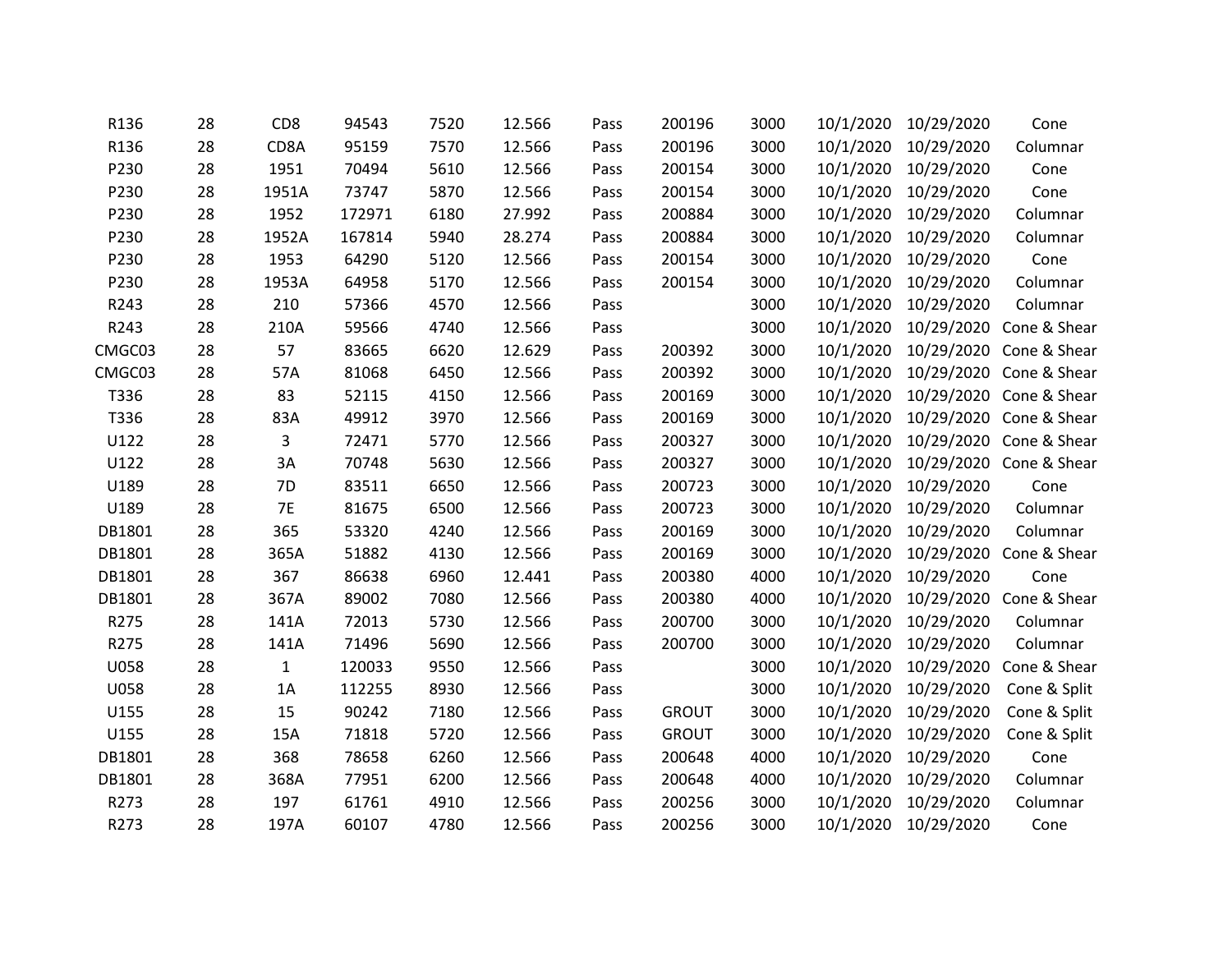| S272        | 28 | 89   | 87893  | 6990 | 12.566 | Pass | 200363 | 4000 | 10/1/2020             | 10/29/2020            | Columnar                           |
|-------------|----|------|--------|------|--------|------|--------|------|-----------------------|-----------------------|------------------------------------|
| S272        | 28 | 89A  | 83451  | 6640 | 12.566 | Pass | 200363 | 4000 | 10/1/2020             | 10/29/2020            | Cone                               |
| U333        | 3  | 5B   | 89113  | 7090 | 12.566 | Pass | 201111 | 3000 |                       | 10/26/2020 10/29/2020 | Cone                               |
| <b>U088</b> | 28 | 6A   | 65261  | 5180 | 12.592 | Pass | 200201 | 3000 | 10/1/2020             | 10/29/2020            | Columnar                           |
| U088        | 28 | 6A   | 64415  | 5130 | 12.566 | Pass | 200201 | 3000 | 10/1/2020             | 10/29/2020            | Cone & Shear                       |
| S127        | 15 | 247B | 66543  | 5300 | 12.566 | Pass | 200531 | 3000 | 10/14/2020 10/29/2020 |                       | Cone                               |
| S127        | 15 | 247C | 68540  | 5450 | 12.566 | Pass | 200531 | 3000 |                       | 10/14/2020 10/29/2020 | Columnar                           |
| S127        | 14 | 248B | 60675  | 4830 | 12.566 | Pass | 200531 | 3000 | 10/15/2020 10/29/2020 |                       | Cone                               |
| S127        | 14 | 248C | 63346  | 5040 | 12.566 | Pass | 200531 | 3000 | 10/15/2020 10/29/2020 |                       | Columnar                           |
| S127        | 13 | 249B | 65629  | 5220 | 12.566 | Pass | 200531 | 3000 | 10/16/2020 10/29/2020 |                       | Cone                               |
| S127        | 13 | 249C | 67432  | 5370 | 12.566 | Pass | 200531 | 3000 | 10/16/2020 10/29/2020 |                       | Cone                               |
| <b>S338</b> | 10 | 230B | 113365 | 4010 | 28.274 | Pass | 200336 | 3000 | 10/19/2020 10/29/2020 |                       | Columnar                           |
| <b>S338</b> | 10 | 230C | 118090 | 4180 | 28.274 | Pass | 200336 | 3000 |                       | 10/19/2020 10/29/2020 | Cone & Shear                       |
| <b>S338</b> | 10 | 230D | 111089 | 3930 | 28.274 | Pass | 200336 | 3000 | 10/19/2020 10/29/2020 |                       | Cone                               |
| <b>S338</b> | 10 | 230E | 109006 | 3860 | 28.274 | Pass | 200336 | 3000 |                       | 10/19/2020 10/29/2020 | Cone & Split                       |
| <b>S338</b> | 8  | 231B | 86888  | 3070 | 28.274 | Pass | 200336 | 3000 | 10/21/2020 10/29/2020 |                       | Columnar                           |
| <b>S338</b> | 8  | 231C | 91215  | 3230 | 28.274 | Pass | 200336 | 3000 |                       | 10/21/2020 10/29/2020 | Cone & Shear                       |
| <b>S338</b> | 8  | 231D | 95661  | 3380 | 28.274 | Pass | 200336 | 3000 |                       |                       | 10/21/2020 10/29/2020 Cone & Shear |
| <b>S338</b> | 8  | 231E | 86226  | 3050 | 28.274 | Pass | 200336 | 3000 |                       | 10/21/2020 10/29/2020 | Columnar                           |
| 119913      | 28 | 34   | 77481  | 6170 | 12.566 | Pass | 201000 | 4000 |                       | 10/2/2020 10/30/2020  | Shear                              |
| 119913      | 28 | 34A  | 73072  | 5810 | 12.566 | Pass | 201000 | 4000 | 10/2/2020             | 10/30/2020            | Columnar                           |
| Q921        | 28 | 560  | 77125  | 6120 | 12.598 | Pass | 200186 | 3000 | 10/2/2020             | 10/30/2020            | Columnar                           |
| Q921        | 28 | 560A | 78099  | 6210 | 12.566 | Pass | 200186 | 3000 | 10/2/2020             | 10/30/2020            | Cone & Shear                       |
| T011        | 28 | 74   | 83605  | 6650 | 12.566 | Pass | 200763 | 3000 | 10/2/2020             | 10/30/2020            | Columnar                           |
| T011        | 28 | 74A  | 83831  | 6670 | 12.566 | Pass | 200763 | 3000 | 10/2/2020             | 10/30/2020            | Columnar                           |
| T259        | 28 | 18   | 68104  | 5420 | 12.573 | Pass | 200232 | 3000 |                       |                       | 10/2/2020 10/30/2020 Cone & Shear  |
| T259        | 28 | 18A  | 67101  | 5340 | 12.566 | Pass | 200232 | 3000 | 10/2/2020             |                       | 10/30/2020 Cone & Shear            |
| M089        | 28 | 271  | 78052  | 6210 | 12.566 | Pass | 200970 | 3000 | 10/2/2020             |                       | 10/30/2020 Cone & Shear            |
| M089        | 28 | 271A | 76906  | 6120 | 12.566 | Pass | 200970 | 3000 | 10/2/2020             |                       | 10/30/2020 Cone & Shear            |
| Q029        | 28 | 574  | 92893  | 7390 | 12.566 | Pass | 201016 | 4000 | 10/2/2020             | 10/30/2020            | Cone                               |
| Q029        | 28 | 574A | 88563  | 7050 | 12.566 | Pass | 201016 | 4000 | 10/2/2020             | 10/30/2020            | Columnar                           |
| T079        | 28 | 192A | 87423  | 3070 | 28.463 | Pass | 200617 | 3000 |                       | 10/2/2020 10/30/2020  | Cone & Split                       |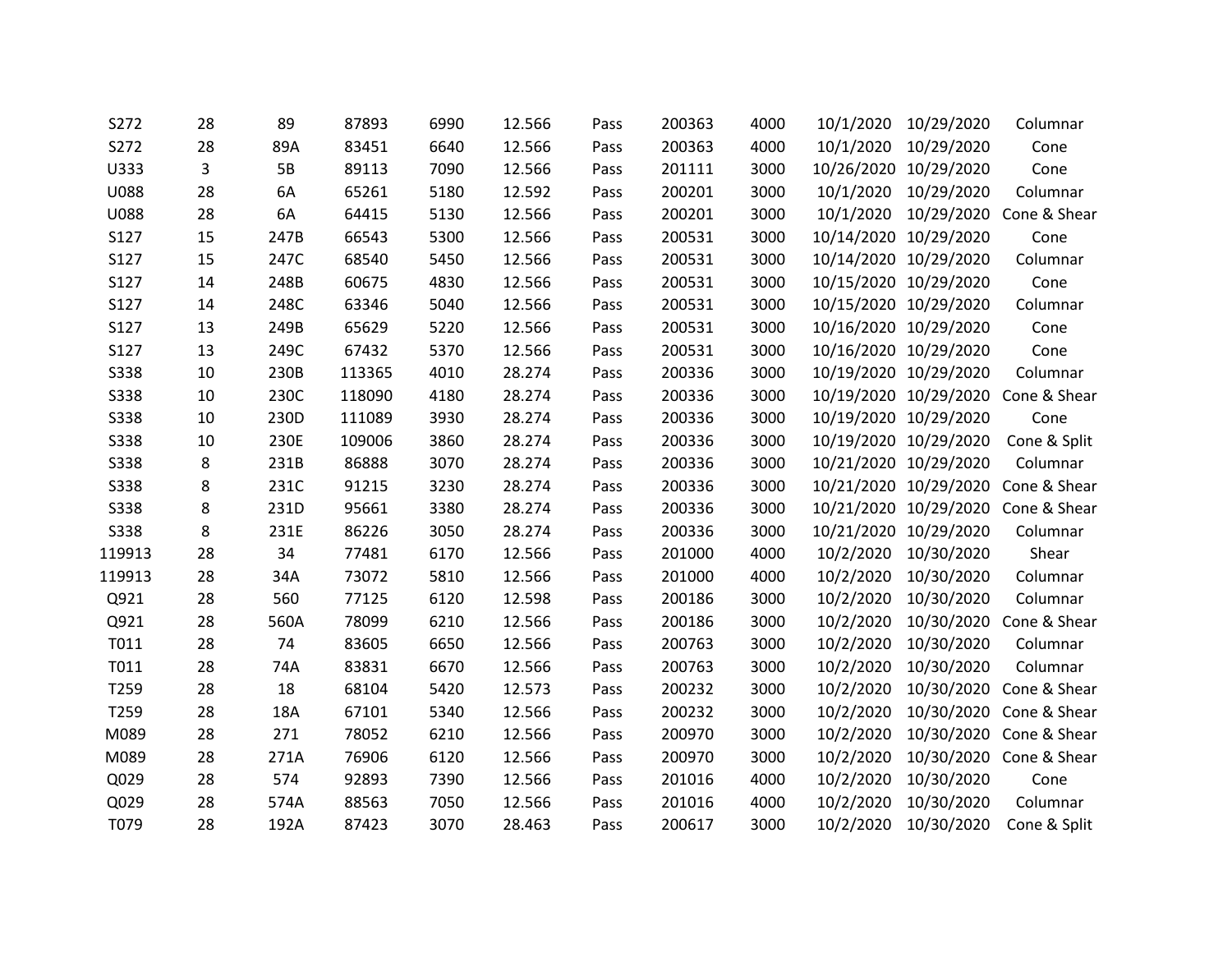| T079        | 28 | 192A         | 86727  | 3070 | 28.274 | Pass | 200617 | 3000 | 10/2/2020 |            | 10/30/2020 Cone & Shear |
|-------------|----|--------------|--------|------|--------|------|--------|------|-----------|------------|-------------------------|
| T079        | 28 | 193          | 69585  | 5540 | 12.566 | Pass | 200065 | 3000 | 10/2/2020 | 10/30/2020 | Columnar                |
| T079        | 28 | 193A         | 65518  | 5210 | 12.566 | Pass | 200065 | 3000 | 10/2/2020 |            | 10/30/2020 Cone & Shear |
| T079        | 28 | 194          | 68159  | 5420 | 12.566 | Pass | 200065 | 3000 | 10/2/2020 | 10/30/2020 | Columnar                |
| T079        | 28 | 194A         | 69080  | 5500 | 12.566 | Pass | 200065 | 3000 | 10/2/2020 | 10/30/2020 | Columnar                |
| U245        | 28 | 5            | 65915  | 5250 | 12.566 | Pass | 201058 | 3000 | 10/2/2020 | 10/30/2020 | Shear                   |
| U245        | 28 | 5A           | 63775  | 5080 | 12.566 | Pass | 201058 | 3000 | 10/2/2020 | 10/30/2020 | Columnar                |
| <b>S338</b> | 28 | 851          | 80724  | 6420 | 12.566 | Pass | 200337 | 3000 | 10/2/2020 | 10/30/2020 | Cone                    |
| <b>S338</b> | 28 | 851A         | 84615  | 6730 | 12.566 | Pass | 200337 | 3000 | 10/2/2020 | 10/30/2020 | Columnar                |
| T210        | 28 | 7            | 47757  | 3800 | 12.566 | Pass | 201061 | 3000 | 10/2/2020 | 10/30/2020 | Cone & Shear            |
| T210        | 28 | <b>7A</b>    | 48369  | 3850 | 12.566 | Pass | 201061 | 3000 | 10/2/2020 | 10/30/2020 | Cone & Shear            |
| R279        | 28 | 262          | 92054  | 7330 | 12.566 | Pass | 200408 | 4000 | 10/2/2020 |            | 10/30/2020 Cone & Shear |
| R279        | 28 | 262A         | 90541  | 7210 | 12.566 | Pass | 200408 | 4000 | 10/2/2020 | 10/30/2020 | Columnar                |
| R279        | 28 | 263          | 65141  | 5180 | 12.566 | Pass | 200178 | 3000 | 10/2/2020 | 10/30/2020 | Columnar                |
| R279        | 28 | 263A         | 69123  | 5500 | 12.566 | Pass | 200178 | 3000 | 10/2/2020 | 10/30/2020 | Columnar                |
| S060        | 28 | 648          | 81831  | 6510 | 12.566 | Pass | 200196 | 3000 | 10/2/2020 | 10/30/2020 | Cone                    |
| S060        | 28 | 648A         | 80593  | 6410 | 12.566 | Pass | 200196 | 3000 | 10/2/2020 | 10/30/2020 | Columnar                |
| S060        | 28 | 649          | 87211  | 6940 | 12.566 | Pass | 200197 | 3000 | 10/2/2020 | 10/30/2020 | Cone                    |
| S060        | 28 | 649A         | 84865  | 6750 | 12.566 | Pass | 200197 | 3000 | 10/2/2020 | 10/30/2020 | Cone                    |
| S060        | 28 | 650          | 89781  | 7140 | 12.566 | Pass | 200197 | 3000 | 10/2/2020 | 10/30/2020 | Columnar                |
| S060        | 28 | 650A         | 101030 | 8040 | 12.566 | Pass | 200197 | 3000 | 10/2/2020 | 10/30/2020 | Columnar                |
| S202        | 28 | 259          | 70666  | 5620 | 12.566 | Pass | 200753 | 4000 | 10/2/2020 | 10/30/2020 | Cone                    |
| S202        | 28 | 259A         | 69067  | 5500 | 12.566 | Pass | 200753 | 4000 | 10/2/2020 | 10/30/2020 | Columnar                |
| R136        | 28 | EW11         | 87730  | 6980 | 12.566 | Pass | 200196 | 3000 | 10/2/2020 | 10/30/2020 | Columnar                |
| R136        | 28 | <b>EW11A</b> | 85389  | 6800 | 12.566 | Pass | 200196 | 3000 | 10/2/2020 |            | 10/30/2020 Cone & Shear |
| P230        | 28 | 1955         | 183067 | 6470 | 28.274 | Pass | 200884 | 3000 | 10/2/2020 |            | 10/30/2020 Cone & Shear |
| P230        | 28 | 1955A        | 178933 | 6330 | 28.274 | Pass | 200884 | 3000 | 10/2/2020 | 10/30/2020 | Cone                    |
| T336        | 28 | 84           | 58294  | 4640 | 12.566 | Pass | 200164 | 3000 | 10/2/2020 | 10/30/2020 | Cone & Split            |
| T336        | 28 | 84A          | 60036  | 4780 | 12.566 | Pass | 200164 | 3000 | 10/2/2020 | 10/30/2020 | Cone & Shear            |
| T336        | 28 | 85           | 105353 | 8380 | 12.566 | Pass | 201031 | 4500 | 10/2/2020 | 10/30/2020 | Cone & Shear            |
| T336        | 28 | 85A          | 102393 | 8150 | 12.566 | Pass | 201031 | 4500 | 10/2/2020 |            | 10/30/2020 Cone & Shear |
| T336        | 28 | 86           | 114565 | 9120 | 12.566 | Pass | 201031 | 4500 | 10/2/2020 | 10/30/2020 | Cone                    |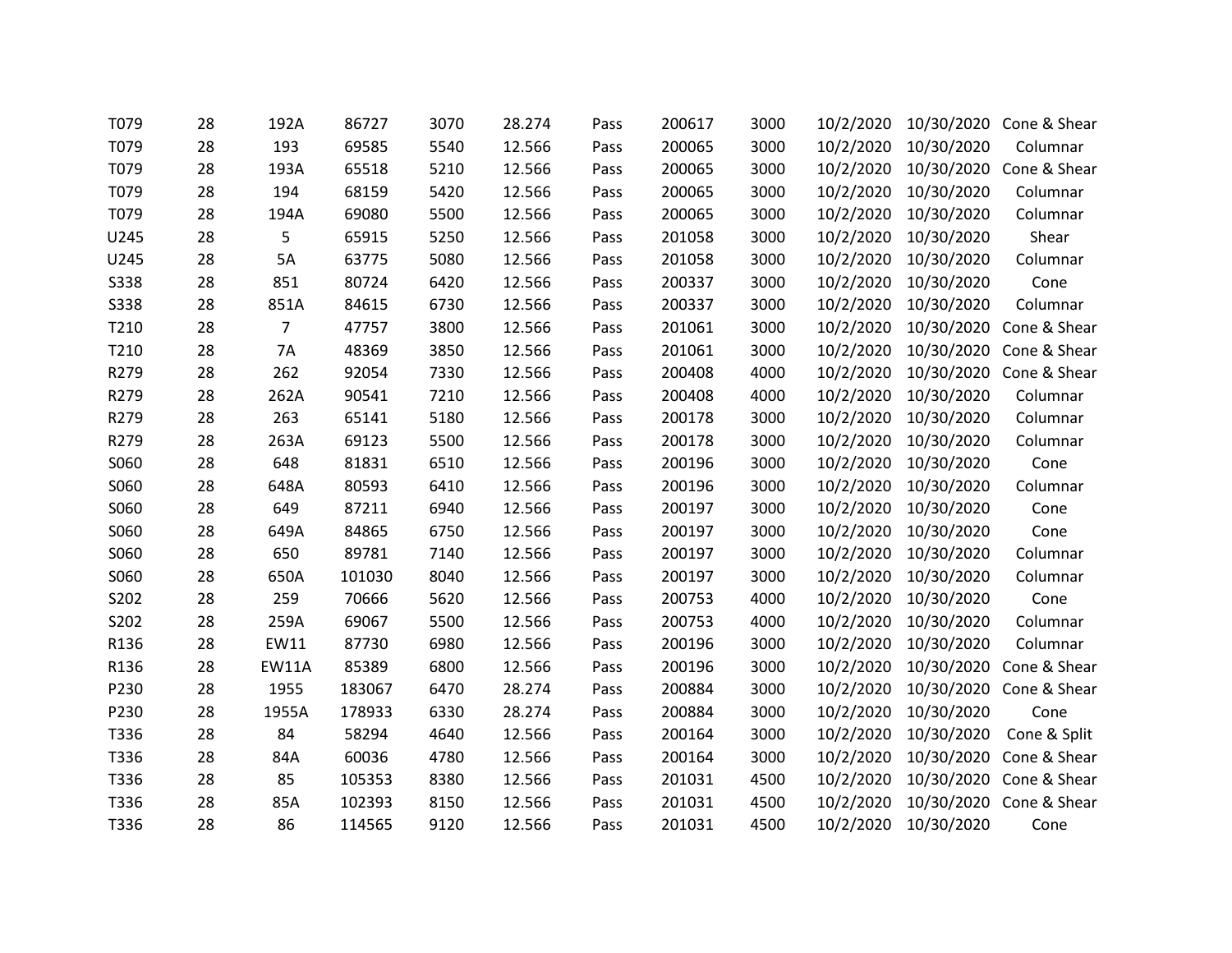| T336        | 28 | 86A            | 110259 | 8770  | 12.566 | Pass | 201031       | 4500 | 10/2/2020 |            | 10/30/2020 Cone & Shear            |
|-------------|----|----------------|--------|-------|--------|------|--------------|------|-----------|------------|------------------------------------|
| 106077      | 28 | 84             | 72238  | 5730  | 12.598 | Pass | 200286       | 3000 | 10/2/2020 | 10/30/2020 | Columnar                           |
| 106077      | 28 | 84A            | 73672  | 5860  | 12.566 | Pass | 200286       | 3000 | 10/2/2020 | 10/30/2020 | Cone & Split                       |
| Q029        | 28 | 573            | 74918  | 5950  | 12.598 | Pass | 201014       | 3000 | 10/2/2020 | 10/30/2020 | Columnar                           |
| Q029        | 28 | 573A           | 73455  | 5850  | 12.566 | Pass | 201014       | 3000 | 10/2/2020 | 10/30/2020 | Columnar                           |
| <b>U058</b> | 28 | $\overline{2}$ | 128639 | 10240 | 12.566 | Pass | <b>GROUT</b> | 3000 | 10/2/2020 | 10/30/2020 | Columnar                           |
| U058        | 28 | 2A             | 124415 | 9900  | 12.566 | Pass | <b>GROUT</b> | 3000 | 10/2/2020 | 10/30/2020 | Cone & Split                       |
| U155        | 28 | 16             | 114970 | 9150  | 12.566 | Pass | <b>GROUT</b> | 3000 | 10/2/2020 | 10/30/2020 | Cone & Split                       |
| U155        | 28 | 16A            | 114313 | 9100  | 12.566 | Pass | <b>GROUT</b> | 3000 | 10/2/2020 | 10/30/2020 | Columnar                           |
| T932        | 28 | 47             | 67575  | 5380  | 12.566 | Pass | 200178       | 3000 | 10/2/2020 | 10/30/2020 | Columnar                           |
| T932        | 28 | 47A            | 66464  | 5290  | 12.566 | Pass | 200178       | 3000 | 10/2/2020 | 10/30/2020 | Cone & Shear                       |
| P230        | 28 | 1954           | 63317  | 5040  | 12.566 | Pass | 200154       | 3000 | 10/2/2020 | 10/30/2020 | Columnar                           |
| P230        | 28 | 1954A          | 61879  | 4920  | 12.566 | Pass | 200154       | 3000 | 10/2/2020 |            | 10/30/2020 Cone & Shear            |
| DB1801      | 28 | 370            | 71401  | 5680  | 12.566 | Pass | 200648       | 4000 | 10/2/2020 |            | 10/30/2020 Cone & Shear            |
| DB1801      | 28 | 370A           | 72486  | 5770  | 12.566 | Pass | 200648       | 4000 | 10/2/2020 | 10/30/2020 | Cone                               |
| R273        | 28 | 198            | 84840  | 6740  | 12.592 | Pass | 200256       | 3000 | 10/2/2020 |            | 10/30/2020 Cone & Shear            |
| R273        | 28 | 198A           | 83221  | 6620  | 12.566 | Pass | 200256       | 3000 | 10/2/2020 |            | 10/30/2020 Cone & Shear            |
| T336        | 28 | 133            | 191812 | 15260 | 12.566 | Pass | 200724       | 9000 | 10/2/2020 | 10/30/2020 | Cone                               |
| T336        | 28 | 133A           | 185096 | 14730 | 12.566 | Pass | 200724       | 9000 | 10/2/2020 |            | 10/30/2020 Cone & Shear            |
| T336        | 28 | 134            | 172200 | 13700 | 12.566 | Pass | 200724       | 9000 | 10/2/2020 | 10/30/2020 | Cone                               |
| T336        | 28 | 134A           | 180001 | 14320 | 12.566 | Pass | 200724       | 9000 | 10/2/2020 |            | 10/30/2020 Cone & Shear            |
| T336        | 28 | 135            | 174395 | 13880 | 12.566 | Pass | 200724       | 9000 | 10/2/2020 | 10/30/2020 | Columnar                           |
| T336        | 28 | 135A           | 171445 | 13640 | 12.566 | Pass | 200724       | 9000 | 10/2/2020 | 10/30/2020 | Cone                               |
| T336        | 28 | 136            | 193211 | 15380 | 12.566 | Pass | 200724       | 9000 | 10/2/2020 |            | 10/30/2020 Cone & Shear            |
| T336        | 28 | 136A           | 195715 | 15570 | 12.566 | Pass | 200724       | 9000 | 10/2/2020 | 10/30/2020 | Cone                               |
| T336        | 28 | 137            | 186885 | 14870 | 12.566 | Pass | 200724       | 9000 | 10/2/2020 |            | 10/30/2020 Cone & Shear            |
| T336        | 28 | 137A           | 193296 | 15380 | 12.566 | Pass | 200724       | 9000 | 10/2/2020 | 10/30/2020 | Columnar                           |
| T336        | 28 | 138            | 176587 | 14050 | 12.566 | Pass | 200724       | 9000 | 10/2/2020 |            | 10/30/2020 Cone & Shear            |
| T336        | 28 | 138A           | 188947 | 15040 | 12.566 | Pass | 200724       | 9000 | 10/2/2020 | 10/30/2020 | Cone                               |
| R273        | 7  | 207B           | 47652  | 3790  | 12.566 | Pass | 200256       | 3000 |           |            | 10/23/2020 10/30/2020 Cone & Shear |
| U333        | 3  | 6B             | 88379  | 7030  | 12.566 | Pass | 201111       | 3000 |           |            | 10/27/2020 10/30/2020 Cone & Shear |
| R136        | 3  | SP6B           | 51438  | 4090  | 12.566 | Pass | 200199       | 4000 |           |            | 10/27/2020 10/30/2020 Cone & Shear |